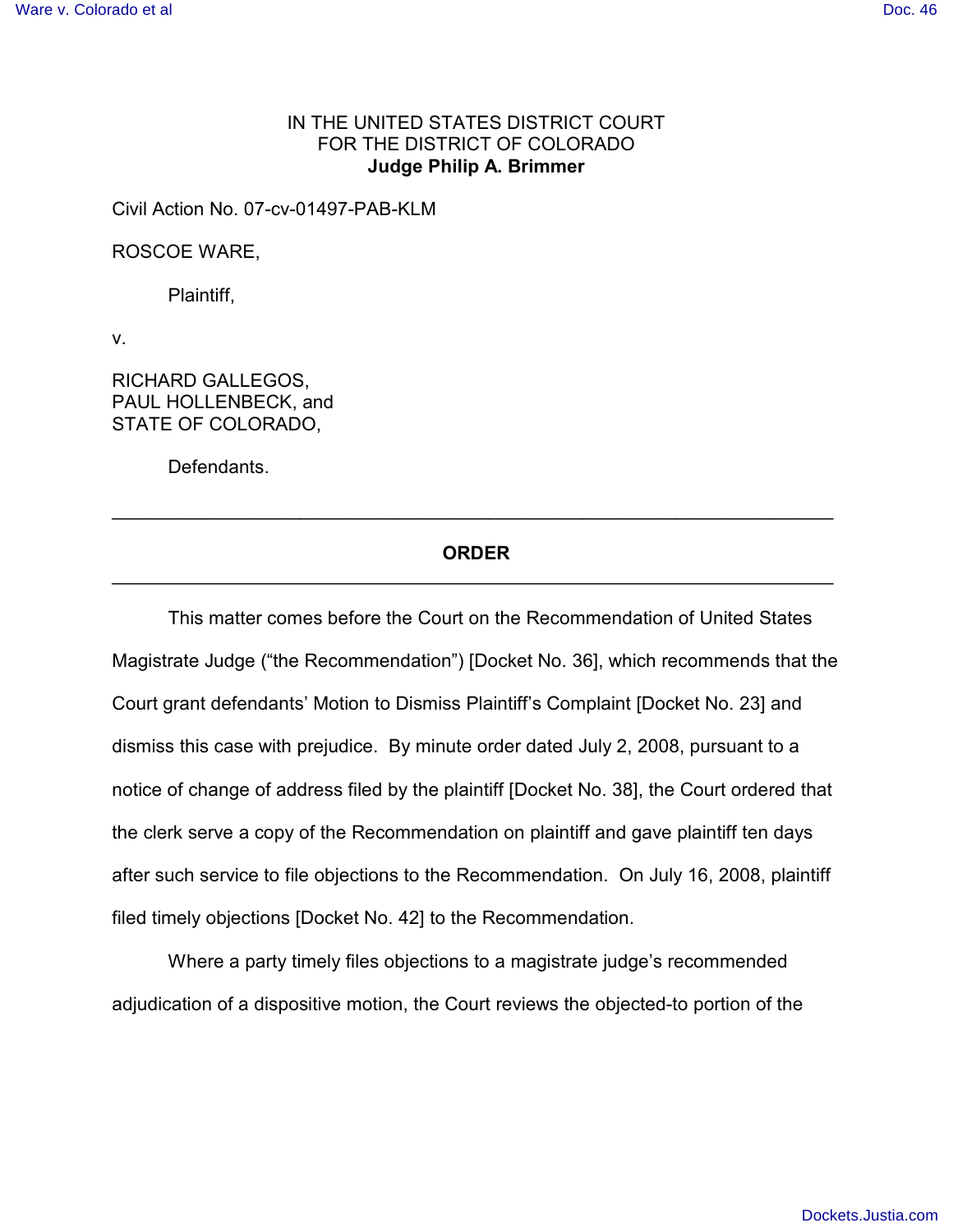recommendation de novo. Fed.R.Civ.P. 72(b). Plaintiff's objection states, in its entirety,

COMES NOW, Plaintiff Roscoe Ware, pro se, and formally objects to the United State's [sic] Magistrate Judge's findings pertaining to (1) the procedural barriers to his lawsuit, (2) the nature of the alledged [sic] wrongful conduct, and (3) the nature of the injury he suffered as a result of this conduct, and hereby requests leave to file an amended complaint within 45 days, as per her recommendations to this Court.

Having reviewed de novo the Recommendation, the complaint, the briefing surrounding the motion and the objection, and the relevant case law, I hereby accept the magistrate judge's thorough, thoughtful, and cogent Recommendation for all of the reasons stated therein.

The magistrate judge recommended that defendants' motion to dismiss be granted and that plaintiff's case be dismissed with prejudice, unless plaintiff filed an amended complaint curing the deficiencies noted herein within forty-five days of the date of the Recommendation (so long as it is accepted by the District Court). Although plaintiff did not file an amended complaint, he did seek leave to do so within the stated time period. *See* Objection to the Recommendation of the United States Magistrate Judge [Docket No. 42]. As a result, the Court grants plaintiff leave to file a motion to amend (with a proposed amended complaint attached). Given that plaintiff has had many months to prepare such an amended complaint, plaintiff must file it on or before **Monday, March 29, 2010**. Should plaintiff fail to do so or should that motion be denied under the applicable standard, this case will be dismissed.

2